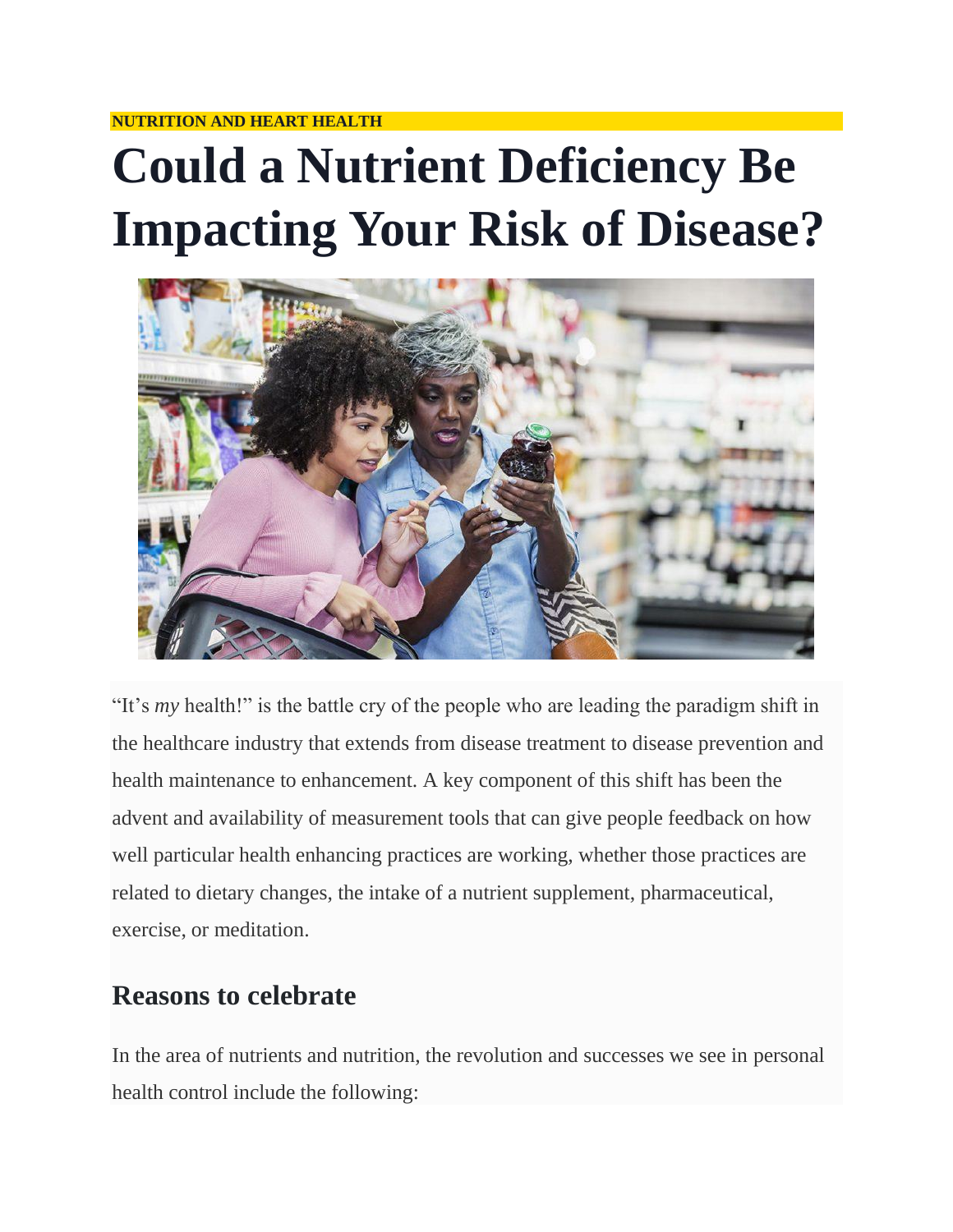- People choosing to be proactive in health maintenance and enhancement, and a shift in their relationship with their healthcare practitioner or insurance company, who become partners in their effort.
- Nutrient research scientists and trained nutrient practitioners capable of guiding the public and practitioners through ongoing research and open publication of data on nutrient efficacy and their impact on health and prevention of many diseases.
- Availability of nutrient self-testing and the ability to compare one's results with thousands of others.

## **More work to do**

While we see this revolution taking hold in the public, the paradigm shift the public seeks cannot fully take place until our healthcare practitioners and nutrient research scientists take up the mantle of personal health control and put the following standards into practice:

- Nutrient research standards, which consider the overlapping effect of different nutrients rather than the current standard of randomized trials for one nutrient at a time. For example: The dose-response chart of over 2500 people shows that those taking 1000 mg or more per day of supplemental vitamin C have a higher vitamin D level for any given vitamin D intake amount than those taking less supplemental vitamin C. This finding means that to achieve the 40 ng/ml of vitamin D, more vitamin D was needed for people who were not taking supplemental vitamin C. We would not have known this if we tested one nutrient at a time. Further, this opens the door to seeing what the combined health benefits are of having both nutrients vs just one. This is a key to answering any supplement taker's question, "is it working for me?
- Use of an existing interactive system which allows individuals access to valid data on themselves as well as population data for comparison and informed decision making on health outcomes. The system has the ability to send reports and/or ask questions of trained medical personnel.
- Any system and methodology used by the public, healthcare practitioners, and researchers cannot be associated or dependent upon the sale or promotion of specific products.
- The ongoing validation of the effectiveness of particular nutrients in relation to specific health outcomes associated with those nutrients. This includes the publication of deidentified data in peer-reviewed journals.